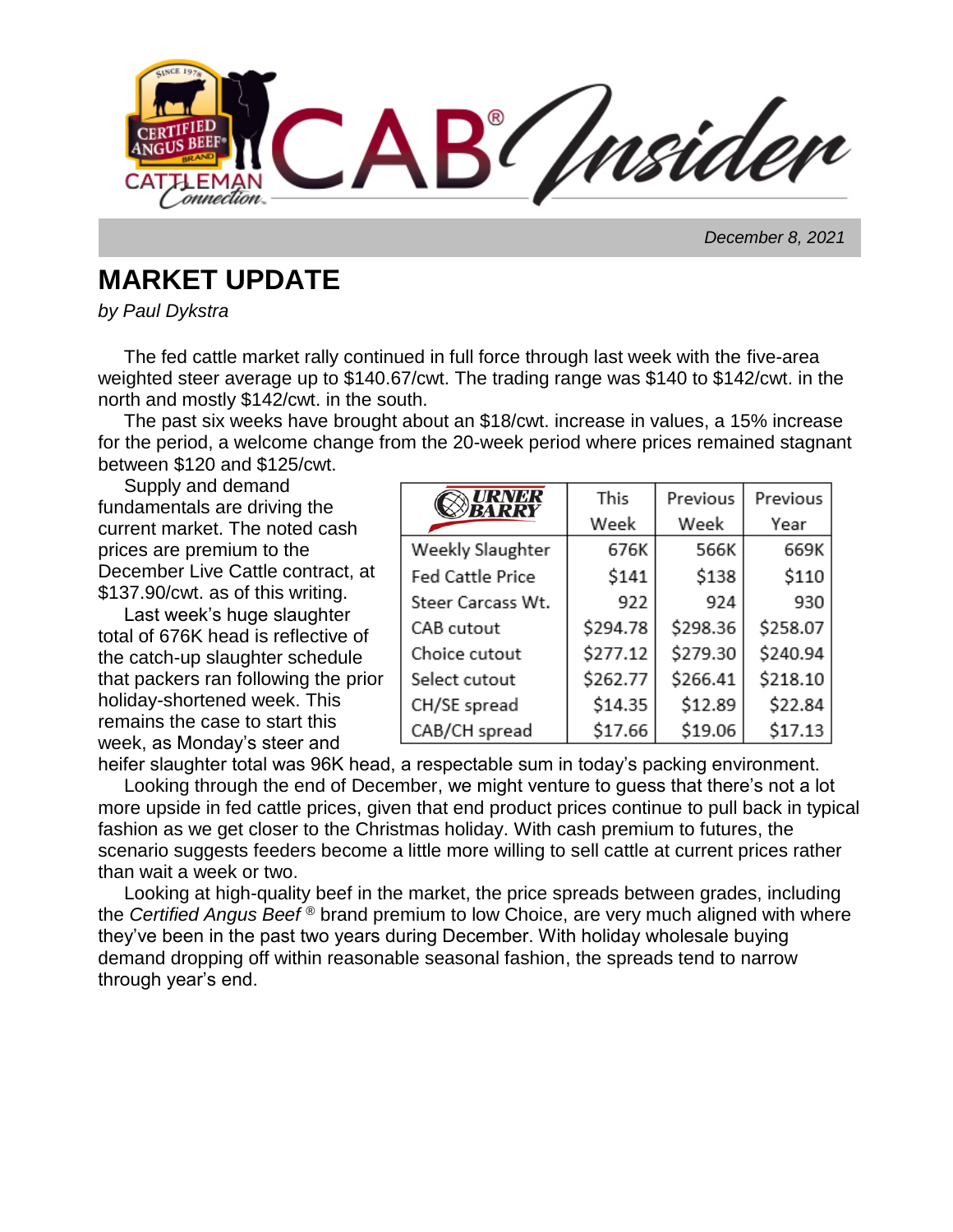## **A Look Ahead at Early 2022 Dynamics**

 December has started off on a high note in the fed cattle sector and all of us on the cattle side of the supply chain should be made well aware of what's ahead in 2022. We've recently discussed feed and weather-related pressures shrinking the beef cow inventory. Industry analysts predict further contraction of the herd in 2022, pulling feeder calf supplies lower for the next two years.

 As the cattle markets look more optimistic in the near term, it becomes easy to take an eye off of the goal for a minute. As prices rise, the bottom half of the cattle supply becomes more valuable, in step with the top half. Yet, the need to differentiate the best cattle from the average never fades. With corn costs projected for the next year to average in the high \$5/bushel range, the cattle with the ability to gain quickly and convert feed to pounds of beef efficiently will be vastly more valuable to the cattle feeder.

 On the output side of the ledger, let's take a look at what will be required to compete from a carcass quality perspective. Returning leverage to the cattle sector means that some will become complacent regarding carcass quality targets. Yet packers, regardless of their margin position, are serving a customer base – the end users that have become accustomed to higher quality beef in the modern era.

 With more and more firms featuring premium Choice and Prime, such as the *Certified Angus Beef* ® brand, there is

regarding the widening price spreads supporting that very concept. We know that we have a lot of customers to fulfill with a "best in class" eating experience, and a lot of competition in the market to purchase the product.

 As we move forward into the first quarter of 2022, we will most likely see the seasonal decline in carcass quality price spreads. That's to be expected, but make no mistake, the fireworks will return, likely in the middle of the second quarter. The spreads will widen when supplies of richly marbled carcasses



no going back to commodity beef. We've featured many examples in the *CAB Insider*



tighten and consumer grilling demand rears its head again.

 Despite the struggles that are never too far removed in production agriculture, it makes sense to seek out the high-return areas of the market. It's an exciting time as we take a look at the near-term future of the beef cattle business. Positioning one's self to not only be successful, but highly successful, when the slack is pulled tight in the supply chain is a wise philosophy for those that have toiled through darker times.